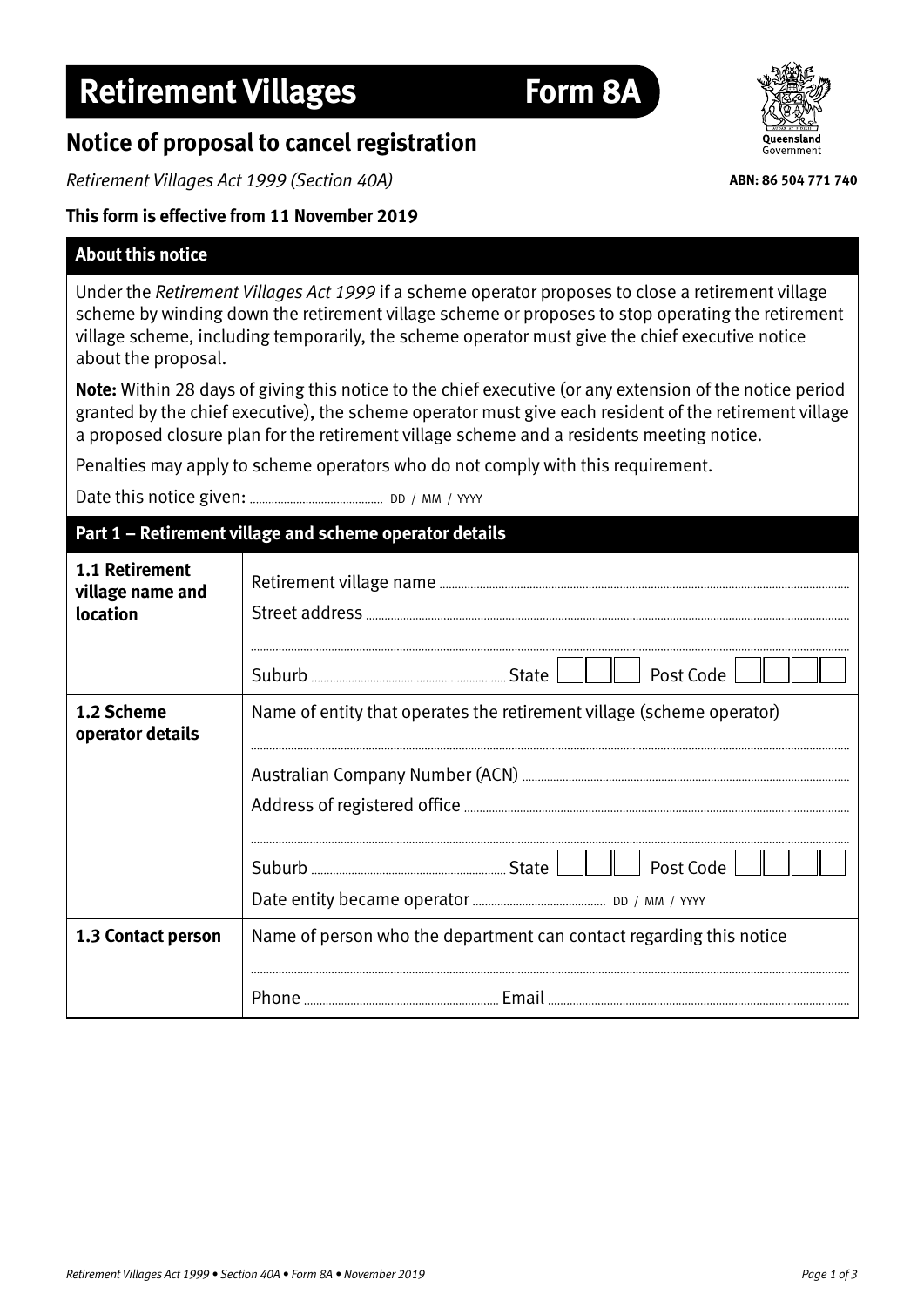| Part 2 - Proposed closure details    |                                                                                                                                                                                                                                                                                              |  |
|--------------------------------------|----------------------------------------------------------------------------------------------------------------------------------------------------------------------------------------------------------------------------------------------------------------------------------------------|--|
| 2.1 Proposed<br>closure type         | What type of closure is proposed for the retirement village scheme?<br>$\bigcirc$ Temporary closure<br>Expected length of temporary closure is<br>Permanent closure                                                                                                                          |  |
| 2.2 Wind down of<br>operations       | Is a wind down of operations to occur as part of a permanent or temporary<br>closure of the retirement village?<br>Note: a wind down refers to when a retirement village scheme gradually<br>reduces village operations ahead of cessation of operations.                                    |  |
| 2.3 When<br>operations will<br>cease | What is the estimated timeframe or date when the village will cease<br>operations?                                                                                                                                                                                                           |  |
| 2.4 Reason for<br>proposed closure   | Detail the reasons why the retirement village scheme is closing<br>(e.g. change in land use, financial reasons, tenure change such as leasehold<br>to freehold or community title scheme, changing to an aged care service,<br>temporary closure for development of new retirement village). |  |
| Part 3 - Confirmation and signature  |                                                                                                                                                                                                                                                                                              |  |
|                                      |                                                                                                                                                                                                                                                                                              |  |
|                                      | being the scheme operator of the retirement village or the agent/representative of the scheme<br>operator of the retirement village, certify the information in this notice about cancelling registration is                                                                                 |  |
|                                      |                                                                                                                                                                                                                                                                                              |  |